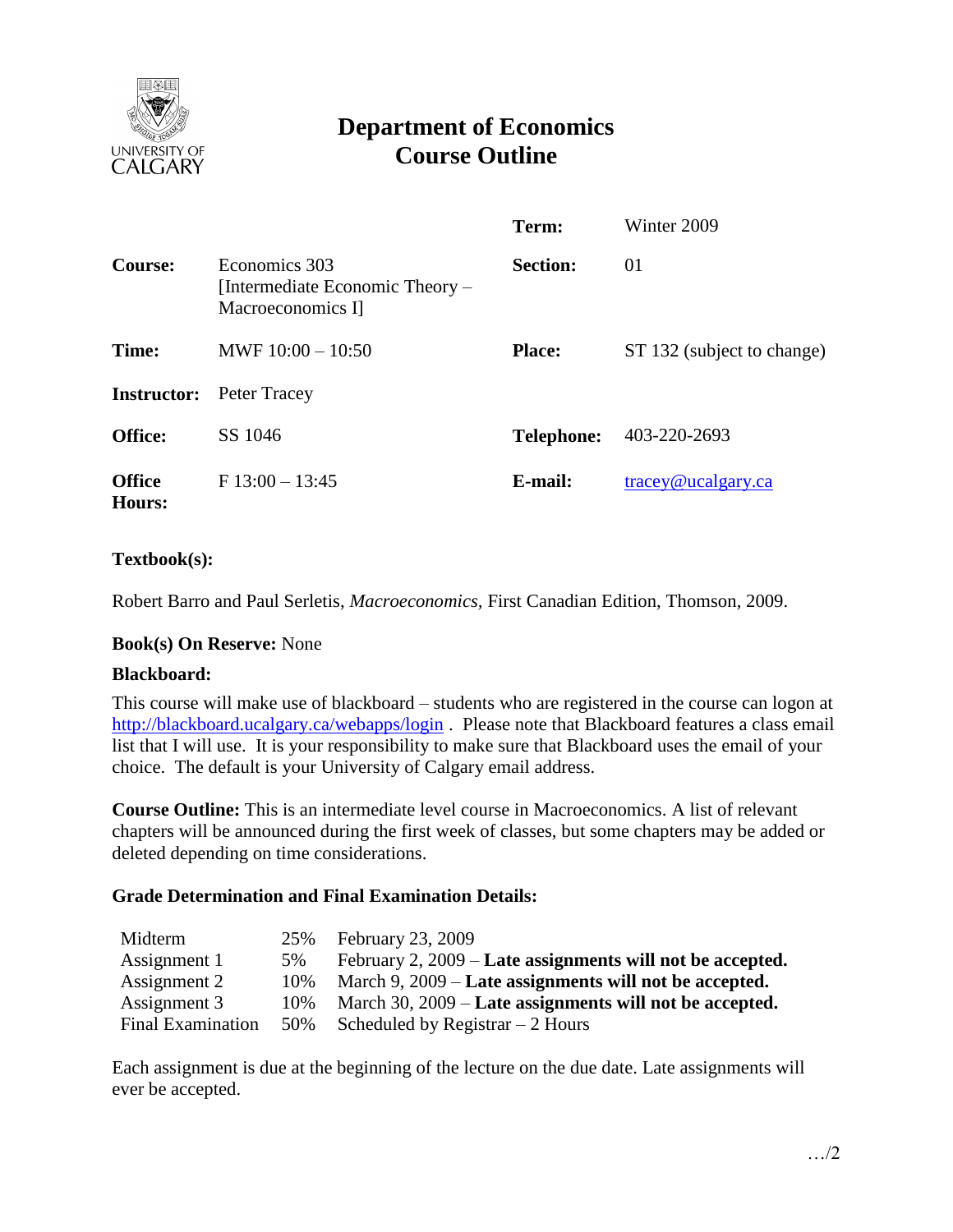The midterm exam will be held in class on the date indicated. The time and location of the final exam, which will be two hours in length, will be scheduled by the Registrar's Office. Exam questions will not consist of multiple choice questions. The use of a non-programmable calculator during exams is permitted.

The midterm exam, assignment, and the final exam are marked on a numerical basis. The grades are then added using the weights indicated above. As a guide to determining standing, these letter grade equivalences will generally apply:

| $A+ 97 - 100$ | B 79 - 83    | $C-62-66$    |
|---------------|--------------|--------------|
| A 92-96       | B- 76-78     | $D+$ 57 - 61 |
| A- 89-91      | $C+$ 73 - 75 | D $50 - 56$  |
| $B+ 84 - 88$  | C $67 - 72$  | $F = 0-49$   |

If, for some reason, the distribution of grades determined using the aforementioned conversion chart appears to be abnormal the instructor reserves the right to change the grade conversion chart if the instructor, at the instructor's discretion, feels it is necessary to more fairly represent student achievement.

R-E-S-P-E-C-T: I assume that the reason you are attending my class is to endeavour to acquire an understanding of Macroeconomics. It has been my experience that this task is made much easier and far more enjoyable for all involved (including me) if we can maintain a relaxed but respectful atmosphere in the classroom. For my part, maintaining such an atmosphere requires that I be respectful of your time, your questions, and your concerns. I will, therefore, strive to be on time for lectures and office hours, answer your questions in class as well as I can, and listen to your concerns. For your part, maintaining a respectful atmosphere requires that you avoid being late for class, that you refrain from leaving before the lecture ends, that you not talk when either I am speaking or one of your classmates is speaking, and that your cell phones are turned off during the class.

## Notes:

- 1. Make-up midterm exams and deferred midterm exams will not be given. Deferred final examinations do not have to cover the same material or have the same format as the regular final examination.
- 2. Examinations will not be given prior to the scheduled date.
- 3. Students should be aware of the academic regulations outlined in The University of Calgary Calendar.
- 4. Students seeking reappraisal of a piece of graded term work should discuss their work with the instructor within 15 days of work being returned to class; however, the earliest that grades will be discussed will be two days after the return of an assignment or examination.
- 5. Students will be responsible for all material listed on the course outline, regardless of whether or not the material has been covered in class, unless the instructor notifies the class that the material will not be covered.